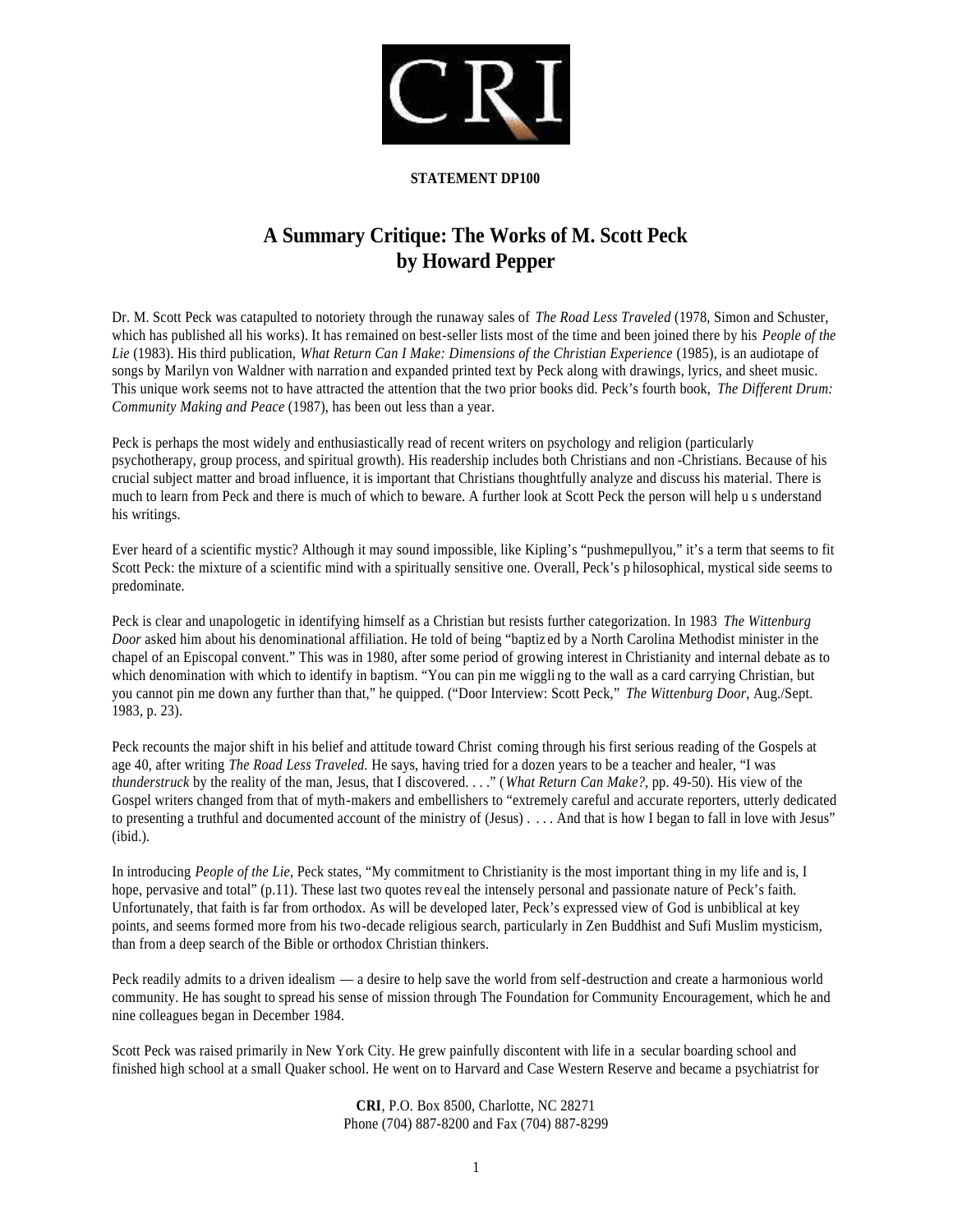the Army Medical Corp from 1963-1972. He then practiced psychotherapy privately until 1983, when he bec ame occupied fully with speaking, workshops, and writing. He is married, has three children, and lives in rural Connecticut.

## **THE ROAD LESS TRAVELED**

*The Road Less Traveled*, like all Peck's books, is eminently readable, filled with interesting case studies and illustrations from the author's life and profession. It has genuine value in terms of its insights into human nature, relationships, and psychodynamics. Peck, not a disciple of any one "school" of psychology or therapy, artfully demonstrates the natur e and value of well-practiced psychotherapy, showing how it can assist a person's search for truth, especially about himself. However, because of its inevitable dealings with questions of values, ideals, and reality, Peck's or anyone's therapeutic approach cannot be kept fully distinct from his religious beliefs. Thus, since there are serious problems in Peck's theology here I cannot fully endorse Peck's psychology either, although he offers many excellent observations and stimulating concepts.

A basic problem in Peck's psychology is his equating of the mental and spiritual realms. He says there is "no distinction between the mind and the spirit, and therefore no distinction between the process of achieving spiritual growth and achieving mental growth" (p. 11).

Since non-Christians are manifestly capable of mental growth, this equating of mental and spiritual growth diminishes the work of the Spirit, contributing to a view that all are somehow saved (or at least not judged or condemned by God), which Peck s eems to hold even through his three works as a professing Christian. *The Road Less Traveled* never mentions the need for repentance and forgiveness from God. When his later works occasionally speak of it, there is a serious omission of the *how* of our forgiveness — Christ's atoning death in our place.

In *The Road Less Traveled*, the central goal and process of our lives is spiritual growth. Unfortunately, "spiritual growth" here is *evolution*, rather than biblical *conversion* followed by *transformation* by the Spirit of God into the image of Christ. And evolution to what? "God wants us to become Himself (or Herself or Itself). We are growing toward godhood. God is the goal of evolution" (p. 269). It is coming to "attain His position, His power, His wisdom, His id entity" (p. 270).

Peck does make it clear that we will not lose our individual consciousness and thus repudiates the complete monism (unity of all things) of much Eastern thought. Nonetheless, the God of *The Road Less Traveled* is not the infinite, personal God of the Bible, many of whose qualities we will never attain. This is critical to discern here, and watch throughout Peck's works, because our view of God is the starting point and very determinative of the rest of our theology.

Of course, this non-Christian work never professes to express Christian views. Still, Peck often describes the dynamics of spiritual growth in almost biblical terms. Examples are his discussion of love and its relation to discipline, and the existence and process of grace (as in the concept of "common grace"). But discipline gets more weight than it is due because Peck sees God abiding and loving us primarily through the inner "godhood" part of ourselves and our discipline done in our strength.

There is substantial value in this book: good case examples, some realism about human nature and psychotherapy, emphasis on pursuit of truth, the reminder (often needed even by those of us counseling as Christians) to look closely at the religious aspects of a person's worldview, and other concepts. There is also real danger in the book: its false religious concepts that may mislead non-Christians or unfounded young Christians, and its implication that little or nothing can or should be done to help a person retain an element of faith through a period of questioning, skepticism, and trying to find personal reasons for his or her beliefs. This can be crucial to the ultimate strengthening of true, properly -directed Christian faith after the crisis period.

#### **POST CONVERSION WORKS**

It will be helpful to summarize Peck's theological thinking in all his works as a professing Christian before analyzing the two major ones more specifically. In all three books, Peck openly identifies himself as a Christian and says he speaks from that viewpoint, although only *What Return Can I Make?* is written mainly for a Christian audience. Given his claims, we would expect Peck to express a theology in harmony with the major points of historic orthodoxy. Unfortunately, this is not what we find. Like *The Road Less Traveled*, there are both valuable contributions and numerous points of heresy in these books, despite Peck's apparently sincere, meaningful conversion and commitment to Jesus Christ as he perceives Him.

A descriptive term for Peck's theology is one from foreign missions: syncretism. As people groups often do with their native religions after some exposure and response to the gospel, Peck seems to retain much of his Buddhist and non -Christian mystical background, trying to fit Christianity into its framework. It can't be made to fit.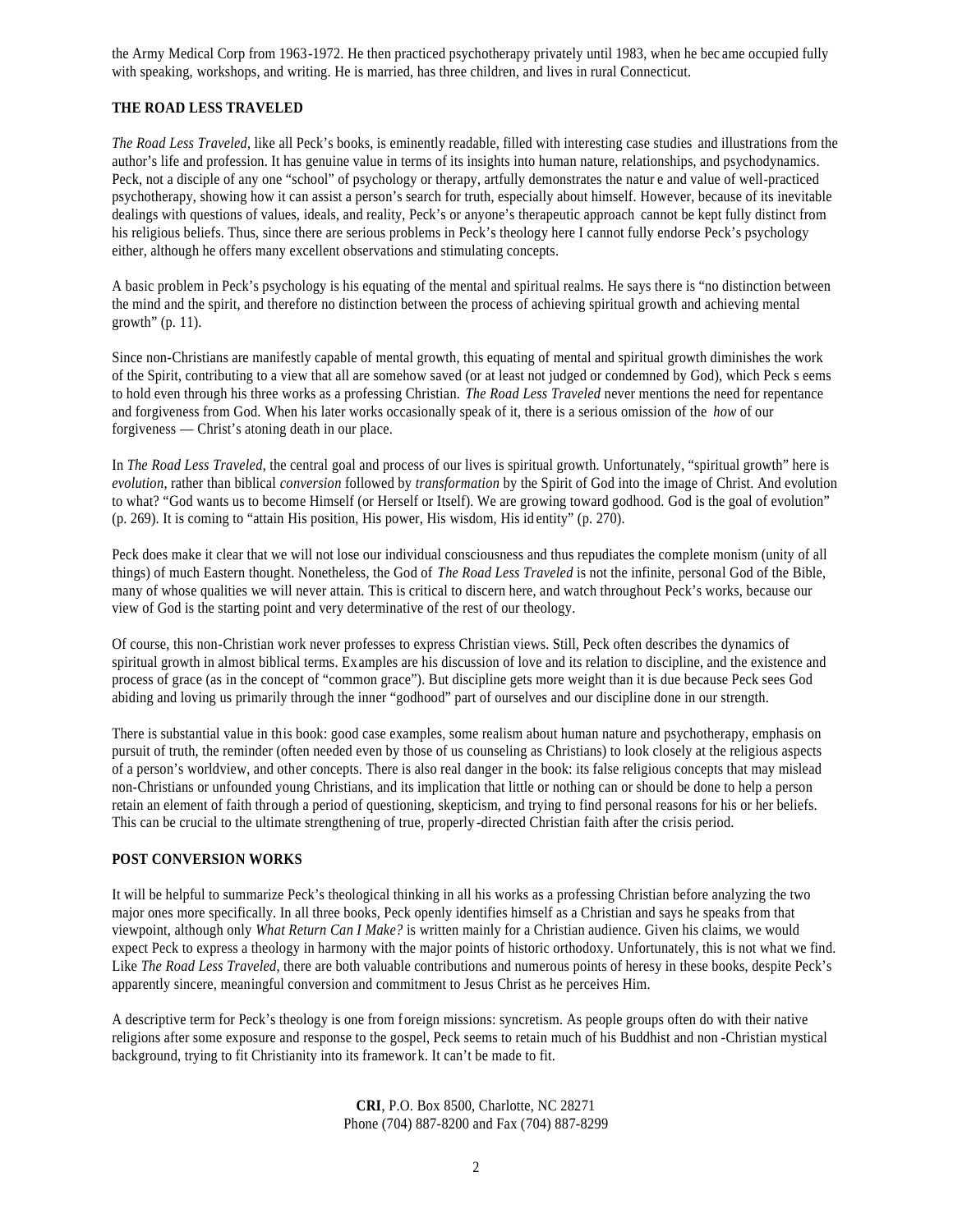The serious, foundational mistake of which Peck seems to be guilty is not submitting his thought thoroughly to that of Scripture. In fact, he nowhere speaks of or evidences a serious depth study of it. He approvingly cites non -Christian mystics and heretical theologians such as Teilhard de Chardin (whose philosophy is one of the main sources of the contemporary New Age movement) and Matthew Fox (a prominent New Age theologian) as much as or more than he does the Bible (especially beyond the Gospels) or evangelical writers. He clearly does not accept the entire Bible as authoritative, God -inspired, and internally consistent truth.

Peck also suffers from a tendency to do just what he urges in *The Road Less Traveled* — play God. He has grandiose plans and efforts going toward the achievement of world harmony — and that apart from the Christianization of the world. (He is way too optimistic about the potential of unregenerate mankind.) We indeed are called to be peacemakers (without i gnoring the need for people's conversion to Jesus Christ), but Pecks approach seems depen dent largely on his own understanding of world affairs and on human effort, not on a humble calling upon and following of the Spirit.

Finally, Peck seems to have trouble submitting to the authority of God's Word because he does not want to accept some difficult doctrines such as the wrath and judgment of God. He lets *his* sense of what is right and what people need shape his theology. Another example of this is his weak, uncertain view of the Atonement. He believes that thinking Jesus has done it all on the cross compromises human responsibility and encourages passivity re garding our own sin. (See Ben Patterson, "Is God a Psychotherapist?", *Christianity Today*, March 1, 1985, pp. 21-23.) In Peck's thinking there is evidently no need for atonement through a qualified substitute, since he does not accept the just anger of God against unrepentant sinners and thus the need for an appropriate means of satisfying God's wrath to provide for reconciliation with us, the offenders.

# **People of the Lie: The Hope for Healing Human Evil**

The above problems aside, *People of the Lie* has much to commend it. One has to respect Peck's courage. As a psychiatrist, he is addressing in this book his very secularist, religiously skeptical colleagues and a general audience with affirmations of the existence of a personal devil who even "possesses" people. Yet Peck the scientist has not checked out: "It is the central proposition of this book that the phenomenon of evil can and should be subjected to scientific scrutiny" (p. 127). This thrust of the book tends to be overlooked, perhaps because psychological research is little understood, or because there are more intriguing aspects of the book.

The conflicts set up involving evil are intense and tend to be fascinating, even to those to whom these conflicts are not new. One chapter, "Possession and Exorcism," overviews two successful exorcisms in which Peck participated. A major problem in this section is a lacking in Peck's understanding of how God's authority works in relation to the demonic — for example, his welcome in an exorcism process of any person who is a "loving presence," regardless of his religious beliefs (Buddhist, Muslim, atheist, etc.).

Peck's case studies are chilling and attention-riveting, such as that of the parents who gave their son his brother's recent suicide weapon (a rifle) as a Christmas gift and seemed to have it fully justified in their minds. What would lead parents to such a degraded act? Peck suggests it involves finally arriving at a place in which there is an "absolute refusal to tolerate the sense of their own sinfulness" (p. 71). That is a key characteristic of those who have "crossed over the line" and become "evi l people." Instead of seeing their sin, they scapegoat others, projecting their own evil onto them.

Their lives are a massive pretense, so subtle and well-concealed that they are likely to be members in good standing in your church or mine. (What better place to hide out?) But they scrupulously avoid situations such as intimate fellowship or any type of extended counseling or therapy, since such confrontation or account ability might shed light on their lives.

Peck argues that the psychiatric classifications (e.g., as reflected in the *Diagnostic and Statistical Manual of Mental Disorders*) should include one for the evil, perhaps a variant of narcissistic personality disorder (p. 128). He is well aware of and discusses the dangers of such a classification, or even the application of the scientific method to the study of evil. His plea is that any efforts in these areas be motivated by love alone.

Peck's work points out that even within the church, our actual understanding of how evil operates and grows in p eople is very limited. The book adds to our knowledge, particularly in the area of evil's dynamics in the family and interpersonal relationships.

A major flaw, resulting from Peck's weakened doctrine of God, is that although he makes a strong statement on God's victory over evil through the cross and resurrection (p. 205), he speaks little about God's direct present power in the "mopping -up operations."